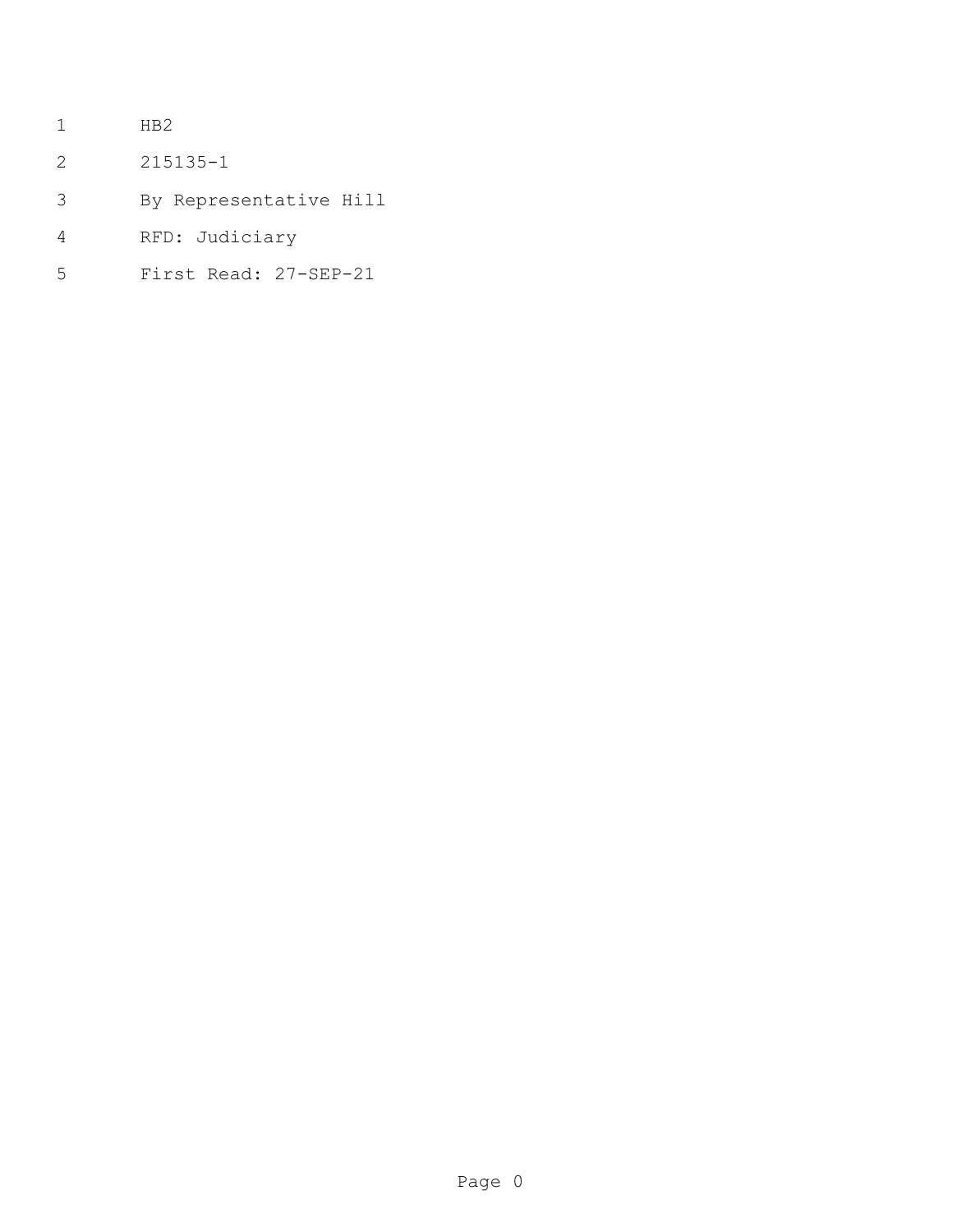| $\mathbf 1$   | 215135-1:n:09/23/2021:EBO-DHC/atm                              |
|---------------|----------------------------------------------------------------|
| $\mathbf{2}$  |                                                                |
| 3             |                                                                |
| 4             |                                                                |
| 5             |                                                                |
| 6             |                                                                |
| 7             |                                                                |
| 8             | SYNOPSIS:<br>This bill would specify that a requirement        |
| $\mathcal{G}$ | enacted in 2015, that certain inmates nearing the              |
| 10            | end of their sentence be released by the Department            |
| 11            | of Corrections to mandatory supervision by the                 |
| 12            | Board of Pardons and Paroles for specified periods             |
| 13            | prior to their end of sentence, would apply                    |
| 14            | regardless of when the defendant was sentenced or              |
| 15            | committed the crime.                                           |
| 16            |                                                                |
| 17            | A BILL                                                         |
| 18            | TO BE ENTITLED                                                 |
| 19            | AN ACT                                                         |
| 20            |                                                                |
| 21            | Relating to the mandatory supervised release of                |
| 22            | inmates; to amend Section 15-22-26.2, Code of Alabama 1975, to |
| 23            | apply certain sentencing provisions to certain defendants.     |
| 24            | BE IT ENACTED BY THE LEGISLATURE OF ALABAMA:                   |
| 25            | Section 1. Section 15-22-26.2, Code of Alabama 1975,           |
| 26            | is amended to read as follows:                                 |
| 27            | $"$ \$15-22-26.2.                                              |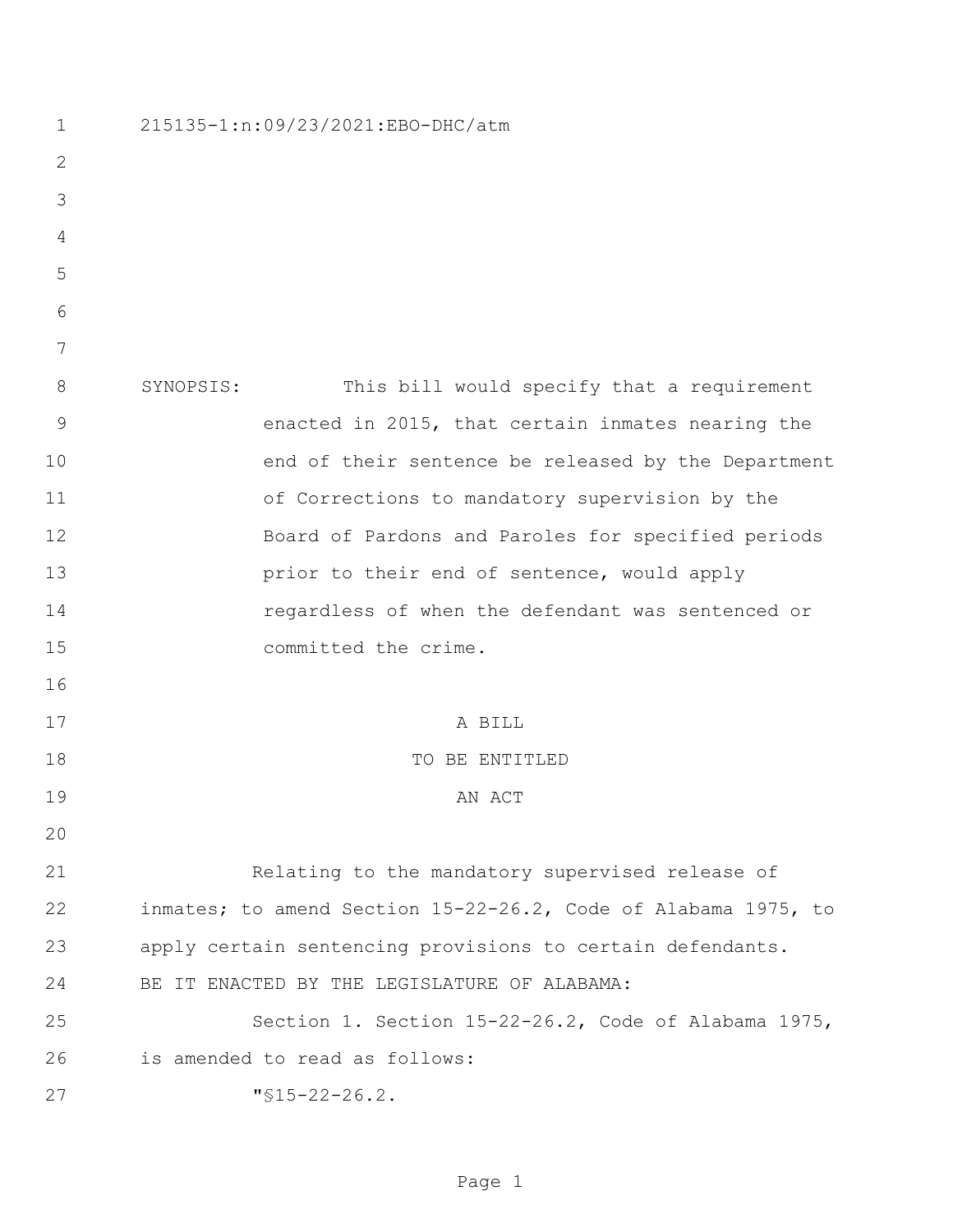"(a) A convicted defendant sentenced to a period of confinement under the supervision of the Department of Corrections shall be subject to the following provisions, unless the defendant is released to a term of probation or 5 released on parole under the provisions of Chapter 22 of Title  $\frac{15}{15}$  this chapter:

 "(1) If the defendant is sentenced to a period of five years or less, he or she shall be released by the department to supervision by the Board of Pardons and Paroles no less than three months and no more than five months prior 11 to the defendant's release date;

 "(2) If the defendant is sentenced to a period of more than five years but less than 10 years, he or she shall be released by the department to supervision by the Board of Pardons and Paroles no less than six months and no more than 16 inconthingthe nine months prior to the defendant's release date; or.

 "(3) If the defendant is sentenced to a period of 10 years or more, he or she shall be released by the department to supervision by the Board of Pardons and Paroles no less 20 than  $\pm 2$  10 months and no more than  $\pm 4$  12 months prior to the defendant's release date.

22 The provisions of this This section shall not apply to a defendant convicted of any sex offense involving a child, as defined in Section 15-20A-4.

 "(c) Prior to the defendant's release to supervision 26 pursuant to this section, notice of such the release shall be provided by the department to the victim and interested